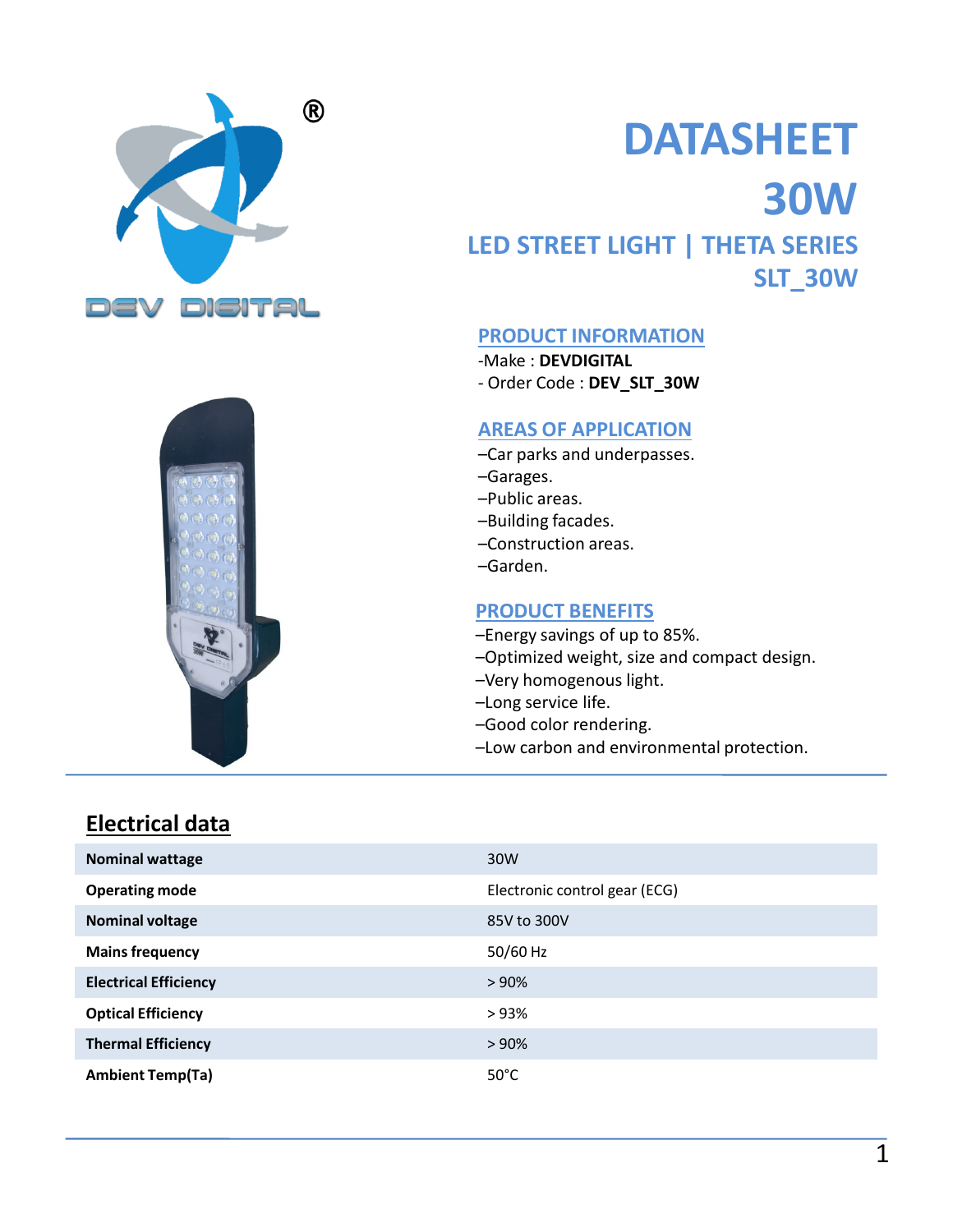# Photometrical data

|                                |                                       | <b>DATA SHEET</b> |
|--------------------------------|---------------------------------------|-------------------|
|                                |                                       |                   |
| <b>Photometrical data</b>      |                                       |                   |
| <b>CRI</b>                     | $>70$                                 |                   |
| <b>Total Lumens</b>            | 4500Lm                                |                   |
| <b>Luminous efficacy</b>       | 150Lm/W                               |                   |
| Light Source (smd 3030 1W)     | Osram, Seoul or Equivalent            |                   |
| <b>Control Gear</b>            | OVP/UVP/440V/IP66                     |                   |
| <b>Power Factor</b>            | > 0.95                                |                   |
| <b>Surge Protection</b>        | 4 to 6 Kv Inbuilt (10 Kv if required) |                   |
| <b>LED Life Span</b>           | 50,000 Hrs                            |                   |
| <b>LED Colour</b>              | 2700K to 6500K                        |                   |
|                                |                                       |                   |
| <b>Dimensions &amp; weight</b> |                                       |                   |

#### Dimensions & weight

| Length                | 359MM  |
|-----------------------|--------|
| Width                 | 125MM  |
| Height                | 50MM   |
| <b>Product Weight</b> | 0.77Kg |

H

 $\Leftarrow$ 

 $\subset$ 

 $\subset$ 



L

# Light Technical Data

| <b>Beam Angle</b> | $90^\circ$ |
|-------------------|------------|
| Lens              | Yes        |